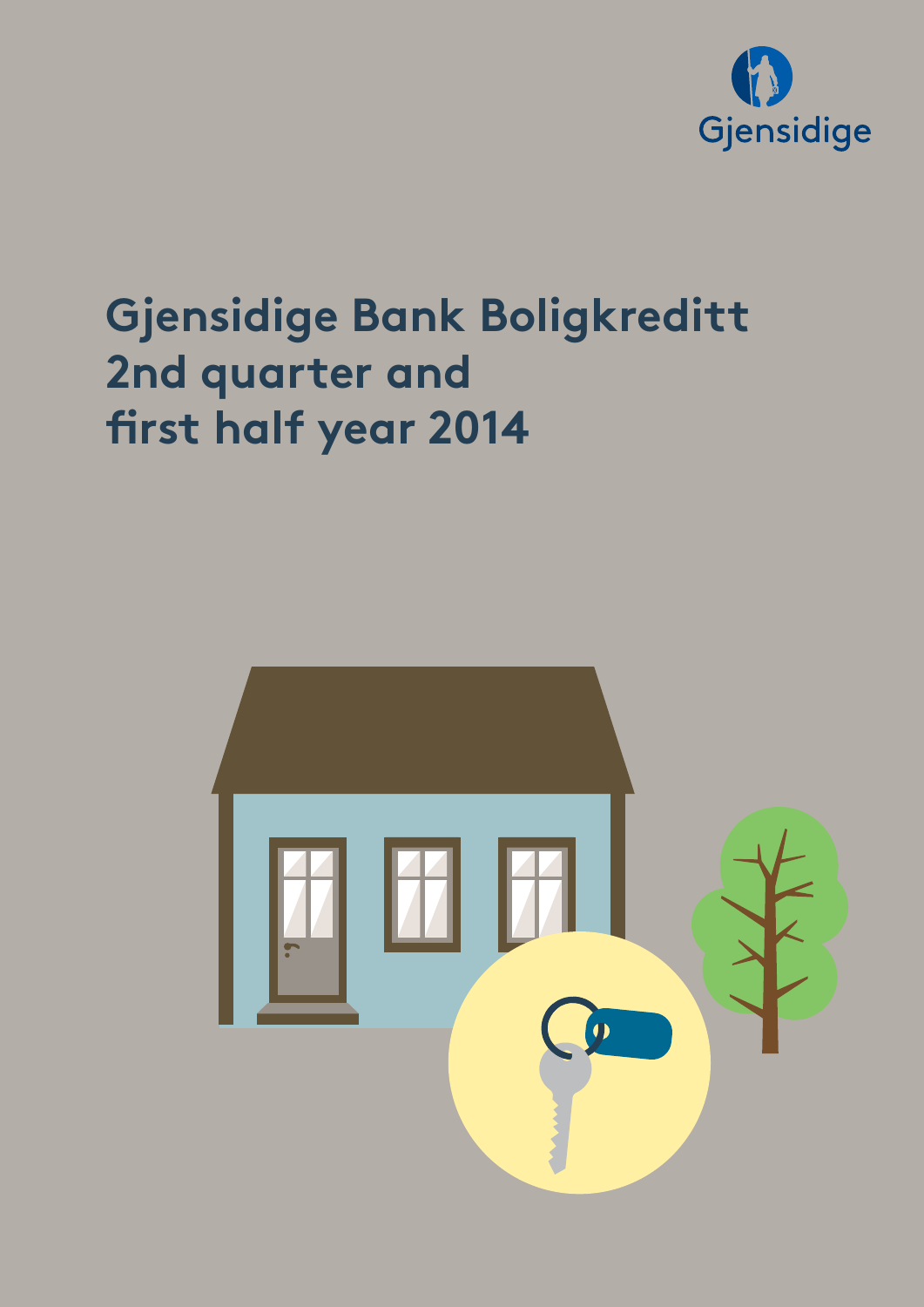# **Gjensidige Bank Boligkreditt AS highlights 2nd quarter and first half year 2014**

In the following text numbers in brackets refer to the amount or percentage for the corresponding period last year.

### **Year to date development**

### **Business**

Gjensidige Bank Boligkreditt AS was established in the spring of 2009. Later same year it received a licence from the Financial Supervisory Authority of Norway that authorizes it to operate as a mortgage company and issue covered bonds. The Company's registered business address is in Oslo. Services such as customer support and loan management as well as day-to-day management and administrative services are provided by Gjensidige Bank ASA and Gjensidige Forsikring ASA.

The Company's mission is to provide and/or acquire residential mortgages, commercial mortgages, loans secured by mortgages on other real property or public loans and to fund lending activities, primarily by issuing covered bonds. At the close of the second quarter, the company's portfolio included only residential mortgage loans.

Gjensidige Bank Boligkreditt AS is a wholly owned subsidiary of Gjensidige Bank ASA. Gjensidige Bank ASA is a wholly owned subsidiary of Gjensidige Bank Holding AS, which in turn is a wholly owned subsidiary of Gjensidige Forsikring ASA.

The Company had issued covered bonds with a total face value of NOK 8,298.0 million as of 30. June 2014.

At the end of the first half year the Company had 6,913 mortgages with a total outstanding balance of NOK 9,801.7 million. The quality of the portfolio was good.

### **Earnings performance**

Profit before tax expense was NOK 73.4 million (42.6) for the first half year. The main reasons for the development were higher lending volumes and improved margins.

Profit before tax expense was NOK 34.4 million (23.0) for the quarter.

#### **Net interest income**

Net interest income for the first half year was NOK 76.0 million (48.8). The increase was due to higher lending volumes and improved margins.

Net interest income for the quarter was NOK 36.3 million (26.8).

Net interest margin<sup>1</sup> was 1.38 per cent (1.11) at the end of the period.

### **Net commission income and other income**

Net commission income and other income for the first half year were NOK 0.8 million (negative 0.5). The increase was driven by higher income from financial instruments.

Net commission income and other income for the quarter were NOK 0.5 million (negative 1.0).

#### **Operating expenses**

Total operating expenses for the first half year were NOK 4.0 million (4.1), fairly flat year over year.

Total operating expenses for the quarter were NOK 2.0 million (2.3).

#### **Write-downs and losses**

The group write-downs in the first half year decreased by NOK 0.6 million. At the end of the period group write-downs amounted to

NOK 9.7 million (8.9), which represented 0.1 per cent of the gross lending.

The group write-downs in the quarter increased by NOK 0.4 million.

The group write-downs should cover losses on commitments that are not individually identified as doubtful.

The Company uses the Banking Group's guidelines for assessing and writing down loans. No individual write-downs related to individual commitments have been made. At the end of the period the Company had two loans in default over 90 days.

The write-downs and losses were in line with expectations.

### **Lending**

At the end of the period, gross lending amounted to NOK 9,801.7 million (9,494.7).

The entire loans portfolio has been acquired from Gjensidige Bank ASA and consists of loans with variable interest rate. The average loan commitment in the mortgage portfolio was NOK 1.42 million per loan at the end of the period. The largest single exposure was NOK 7.5 million. 33.5 per cent of the loans portfolio consisted of loans with credit lines (fleksilån). When adding the unutilized credit facilities, 43.0 per cent of the loans portfolio consisted of loans with credit lines (fleksilån).

Gjensidige Bank Boligkreditt AS had a good loan portfolio, with a weighted indexed average loan-to-value ratio of 54.4 per cent. At the end of 2013 weighted indexed average loan-to-value ratio was 55.0 per cent, a decrease of 0.6 per cent. A positive development in the retail bank market the first half of 2014 is the main driver for the development in the ratio.



The graph shows that 57.2 per cent of loans were within 60 per cent loan-to-value ratio.

#### **Segments**

The target group of Gjensidige Bank Boligkreditt AS is retail customers. This segment comprises organization customers, loyalty programme customers and other customers. These customers are spread throughout Norway.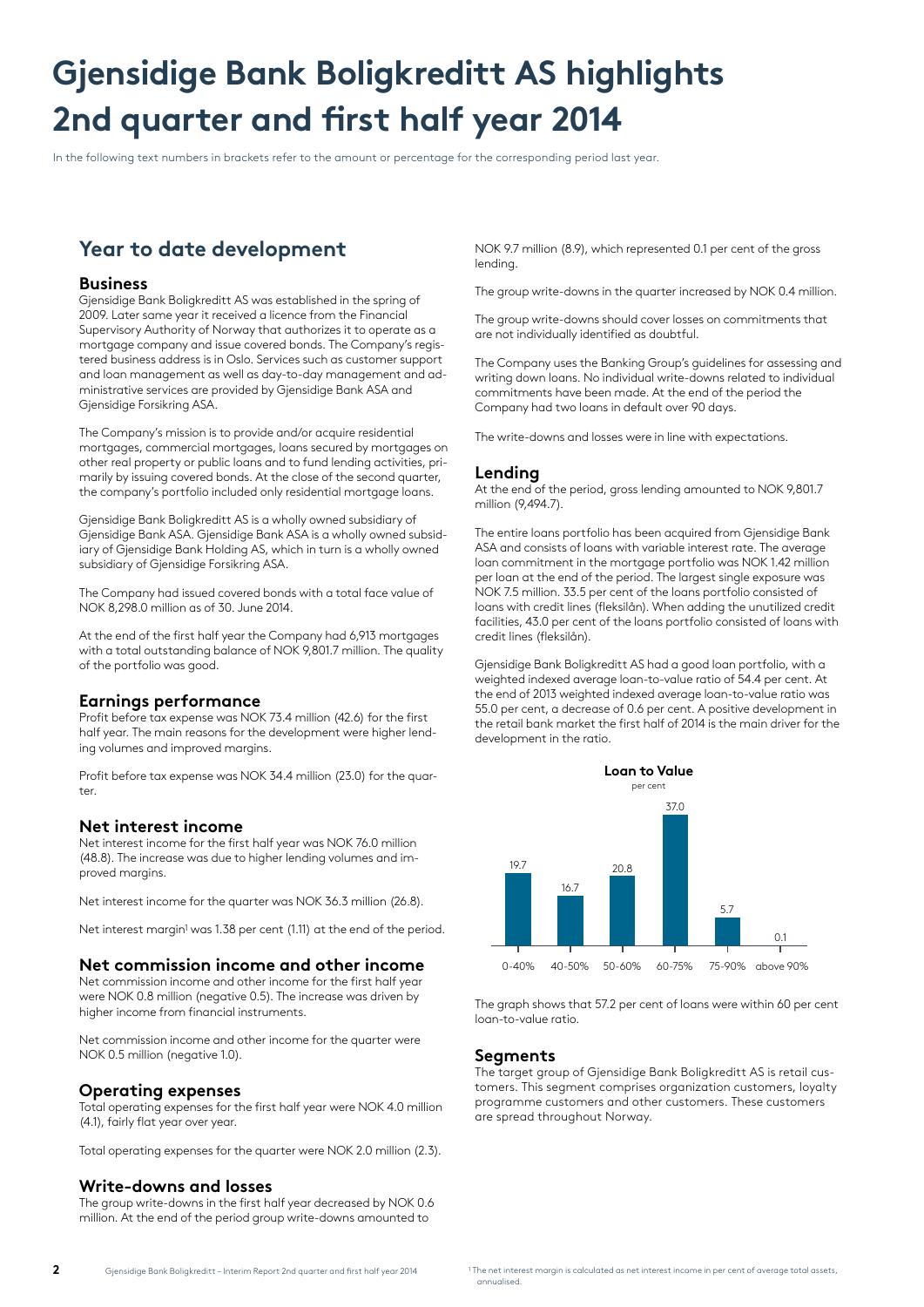Geographical distribution of the loan portfolio based on residential address:

| <b>Geographical Distribution</b>     | per cent |
|--------------------------------------|----------|
| Oslo                                 | 23.0     |
| Akershus                             | 22.9     |
| Western Norway                       | 22.0     |
| Eastern Norway-ex. Oslo and Akershus | 15.1     |
| Central Norway                       | 97       |
| Northern Norway                      | 3.9      |
| Southern Norway                      | 3.4      |
| Total                                | 100.0    |

As shown in the table above, 45.9 per cent of the loan portfolio was geographically located in Oslo and Akershus. 22.0 per cent of the loan portfolio was on the west coast, mainly in Bergen and Stavanger.

### **Capital adequacy**

At the end of the period, the Company had a core capital adequacy ratio of 17.2 per cent (16.1) and core capital of NOK 695.3 million (613.5). The increase in core capital is a result of allocation of the Companys 2013 profit to other equity.

At the end of 2013 the Company had a core capital adequacy ratio of 16.6 per cent.

### **Rating**

In the beginning of July Standard & Poor's upgraded the outlook for Gjensidige Bank ASA and Gjensidige Bank Boligkreditt AS from "negative" to "stable" and kept the long term rating unchanged to A-. The amendment was based on their assessment of the strategic position the bank has within Gjensidige Group. The outstanding covered bonds portfolio has been rated AAA.

### **Debt securities issued**

The Company had issued covered bonds with a total face value of NOK 8,298.0 million as the end of the period. The portfolio includes 11 loans, the first of which matures on 16. September 2014 (extended due date 16. September 2015). NOK 200.0 million of covered bonds were issued during the first half of 2014. NOK 802.0 has been settled.

#### **Liquidity**

At the end of the period the Company had net liquid assets of NOK 701.5 million, divided between NOK 213.8 million in bank deposits, NOK 90.8 million in covered bonds and NOK 396.9 million in treasury bills.

The Company has a long-term credit facility in the parent company of NOK 1,000.0 million and a short-term vendor financing of up to NOK 1,500.0 million. Unutilised credit facilities amounted to NOK 747.8 million at the end of the period. In addition to that the Company has a credit facility agreement that provides Gjensidige Bank Boligkreditt AS with the ability to borrow money in order to repay its outstanding bond debt.

### **Key risk and uncertainty factors**

Gjensidige Bank Boligkreditt AS's financial risk mainly comprises credit, liquidity and interest rate risk. Risk is reported monthly and is assessed in accordance with the principles, strategies and limits on risk adopted by the Board. Credit risk represents the risk of losses arising from customers and other counterparties failing to repay their debts when they are due.

The company uses risk classification models to calculate the risk associated with its exposure to customers. The company considers its loan performance to be satisfactory, and monitors its portfolio closely.

Liquidity risk is the risk that the company will be unable to meet all of its financial obligations when they are due, or be unable to fund its lending activities. Limits have been determined for the necessary access to liquid funds. In order to reduce the risk, liquidity forecasts are continuously updated. The company also holds an adequate liquidity buffer, designed to give it sufficient time to implement the necessary measures in the event of an acute liquidity freeze.

Interest rate risk is the risk that equity will fall in value as a result of unexpected changes in general interest rate levels. Any such change in interest rate levels may lead to a depreciation in market value of assets with fixed interest. Alternatively, the market value of fixed interest debt/liabilities may increase. The company's exposure to general interest rate levels shall be kept low in relation to its core capital.

### **Events after the balance sheet date**

No significant events have occurred after quarter end.

#### **Future prospects**

The market for issuing of rated covered bonds is considered good. The Company has the capacity to issue additional debt securities, following the funding needs of Gjensidige Bank ASA.

**Oslo, 14. July 2014 The Board of Gjensidige Bank Boligkreditt AS**

Jørgen Ringdal **Erik Ranberg** Karin Remøe Chairman of the Board

Solbjørg Lie 1990 – Solbjørg Lietungen i Solbjørg Lietungen i Solbjørg Lietungen i Solbjørg Lietungen i Solbjørg <u>na sa mga sangayong mga sangayong mga sangayong mga sangayong mga sangayong mga sangayong mga sangayong mga sa</u>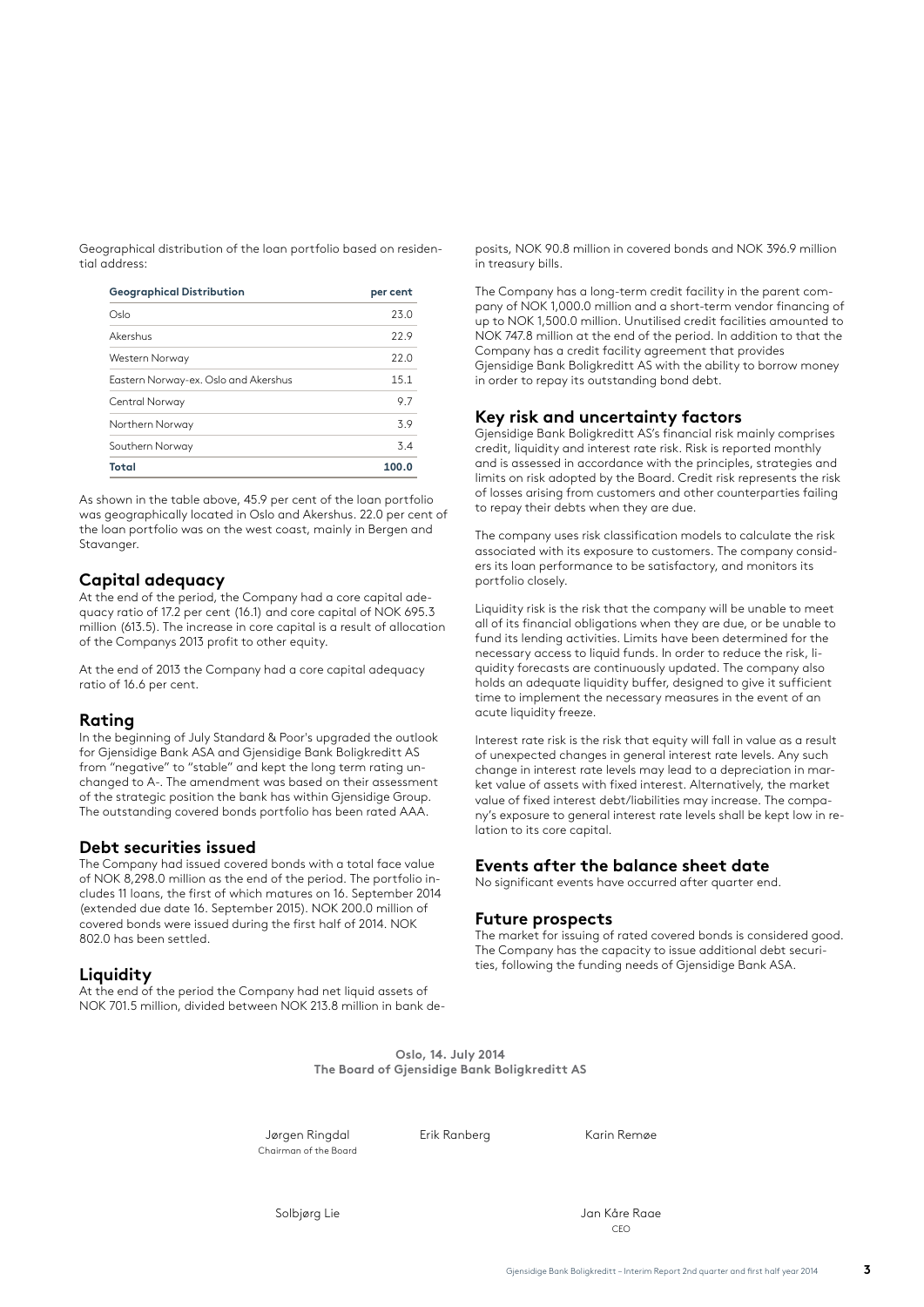# **Profit & loss account**

| <b>NOK thousand</b>                                 | <b>Note</b>    | <b>Q2 2014</b> |          | Q2 2013 1.1.-30.6.2014 1.1.-30.6.2013 1.1.-31.12.2013 |           |            |
|-----------------------------------------------------|----------------|----------------|----------|-------------------------------------------------------|-----------|------------|
| Interest income etc.                                |                | 95,556         | 79,744   | 194,069                                               | 148,528   | 340,451    |
| Interest costs etc.                                 |                | (59, 278)      | (52,932) | (118,091)                                             | (99, 732) | (219, 427) |
| Net interest income                                 |                | 36,278         | 26,811   | 75,978                                                | 48,796    | 121,024    |
| Commission income and income from bank services     |                | 602            | 636      | 1,218                                                 | 1,245     | 2,512      |
| Net gains on financial instruments at fair value    |                | (253)          | (1,765)  | (645)                                                 | (1,969)   | 672        |
| Other operating income                              |                | 132            | 129      | 264                                                   | 258       | 518        |
| Net commission income and other operating income    |                | 481            | (999)    | 836                                                   | (465)     | 3,702      |
| <b>Total income</b>                                 |                | 36,759         | 25,812   | 76,814                                                | 48,331    | 124,726    |
| Wages, salaries and general administration expenses |                | (319)          | (238)    | (689)                                                 | (633)     | (1,350)    |
| Depreciation of fixed assets                        |                |                |          |                                                       |           |            |
| Other operating expenses                            |                | (1,661)        | (2,019)  | (3, 274)                                              | (3,482)   | (6,954)    |
| <b>Total operating expenses</b>                     |                | (1,980)        | (2, 256) | (3,964)                                               | (4, 115)  | (8, 304)   |
| Profit / (loss) before loan losses                  |                | 34,778         | 23,555   | 72,850                                                | 44,216    | 116,422    |
| Write-downs and losses                              | $\overline{4}$ | (375)          | (544)    | 562                                                   | (1, 589)  | (2,904)    |
| Profit / (loss) before tax expense                  |                | 34,404         | 23,012   | 73,412                                                | 42,627    | 113,518    |
| Tax expense                                         |                | (9, 812)       | (6, 443) | (20, 345)                                             | (11,936)  | (31,786)   |
| Profit/ (loss) for the period                       |                | 24,591         | 16,569   | 53,067                                                | 30,691    | 81,732     |
| Earnings per share (NOK) (basic and diluted)        |                | 189.2          | 127.5    | 408.2                                                 | 236.1     | 628.7      |

# **Statement of comprehensive income**

| <b>NOK thousand</b>                                            | Q2 2014 | Q2 2013 | 1.1. -30.6.2014 1.1. -30.6.2013 1.1. -31.12.2013 |        |        |
|----------------------------------------------------------------|---------|---------|--------------------------------------------------|--------|--------|
| Profit/ (loss) for the period                                  | 24,591  | 16,569  | 53,067                                           | 30,691 | 81,732 |
| Components of other comprehensive income                       |         |         |                                                  |        |        |
| Items that are not reclassified subsequently to profit or loss |         |         |                                                  |        |        |
| Items that may be reclassified subsequently to profit or loss  |         |         |                                                  |        |        |
| Total components of other comprehensive income                 |         |         |                                                  |        |        |
| Total comprehensive income for the period                      | 24,591  | 16,569  | 53,067                                           | 30,691 | 81,732 |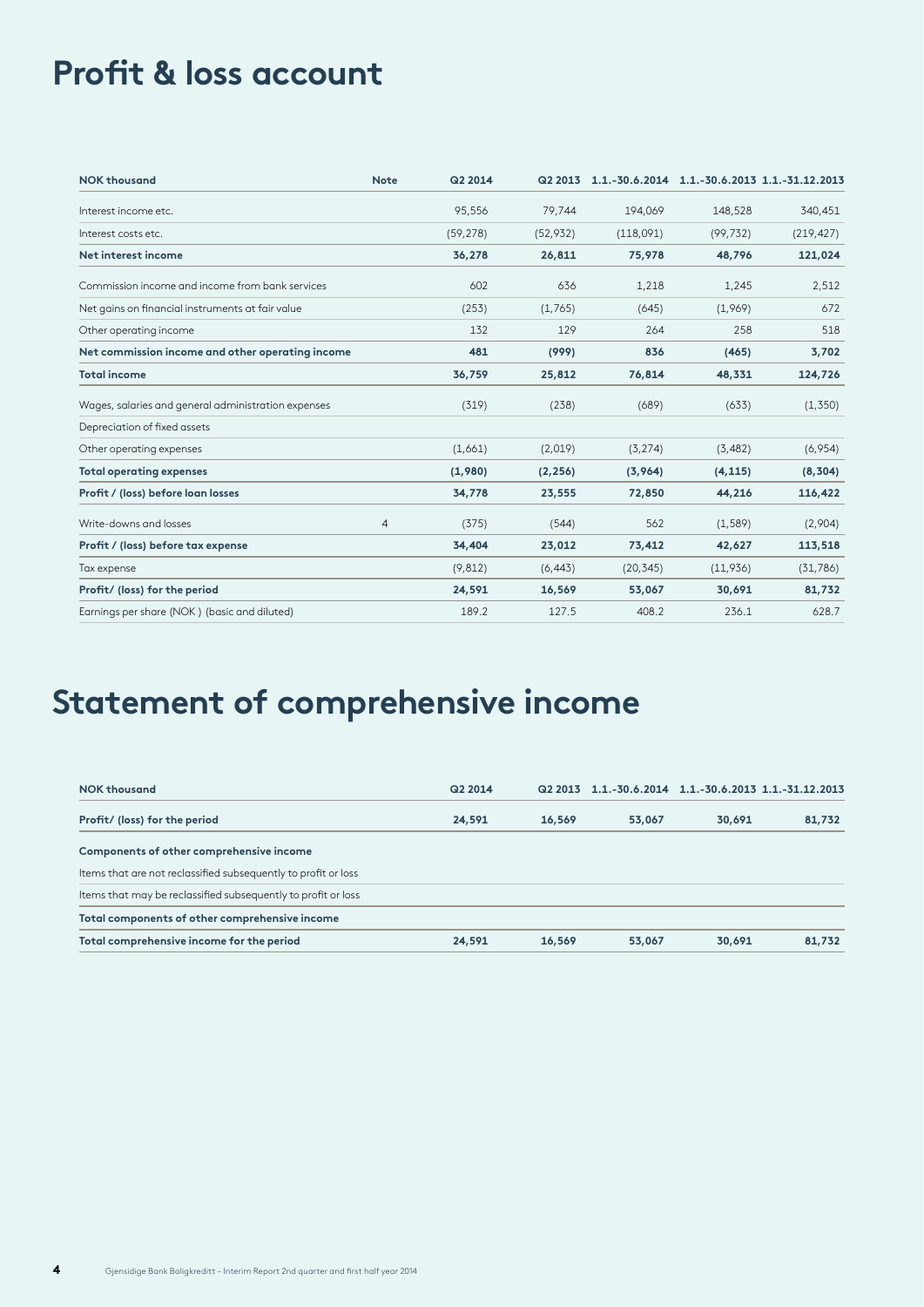# **Balance sheet**

| <b>NOK thousand</b>                                       | <b>Note</b>    | 30.6.2014  | 30.6.2013  | 31.12.2013 |
|-----------------------------------------------------------|----------------|------------|------------|------------|
| Assets                                                    |                |            |            |            |
| Loans to and claims from credit institutions              |                | 213,789    | 393,549    | 437,257    |
| Loans to and claims from customers                        | $\overline{2}$ | 9,801,710  | 9,494,699  | 10,257,618 |
| -Write-downs                                              | $\overline{4}$ | (9,657)    | (8,904)    | (10, 219)  |
| Net loans to customers                                    |                | 9,792,053  | 9,485,795  | 10,247,399 |
| Certificates, bonds and other interest-bearing securities |                | 487,678    | 487,285    | 487,561    |
| Intangible assets                                         |                | 91         | 129        | 91         |
| Other assets                                              |                | 53,075     |            |            |
| Advance payments and accrued income                       |                | 27,017     | 11,415     | 28,501     |
| <b>Total assets</b>                                       |                | 10,573,703 | 10,378,173 | 11,200,808 |
| Liabilities and equity                                    |                |            |            |            |
| Liabilities to credit institutions                        | 6              | 1,391,529  | 1,792,049  | 1,510,139  |
| Liabilities opened for the issue of securities            | 3              | 8,357,625  | 7,877,016  | 8,898,981  |
| Other liabilities                                         |                | 29,410     | 38,352     | 50,050     |
| Accrued costs and advance payment of income               |                | 46,721     | 26,434     | 46,286     |
| <b>Total liabilities</b>                                  |                | 9,825,285  | 9,733,850  | 10,505,457 |
| Equity                                                    |                |            |            |            |
| Share capital                                             |                | 182,000    | 182,000    | 182,000    |
| Premium reserve                                           |                | 388,020    | 388,020    | 388,020    |
| Other equity                                              |                | 178,398    | 74,303     | 125,331    |
| <b>Total equity</b>                                       |                | 748,418    | 644,323    | 695,351    |
| <b>Total liabilities and equity</b>                       |                | 10,573,703 | 10,378,173 | 11,200,808 |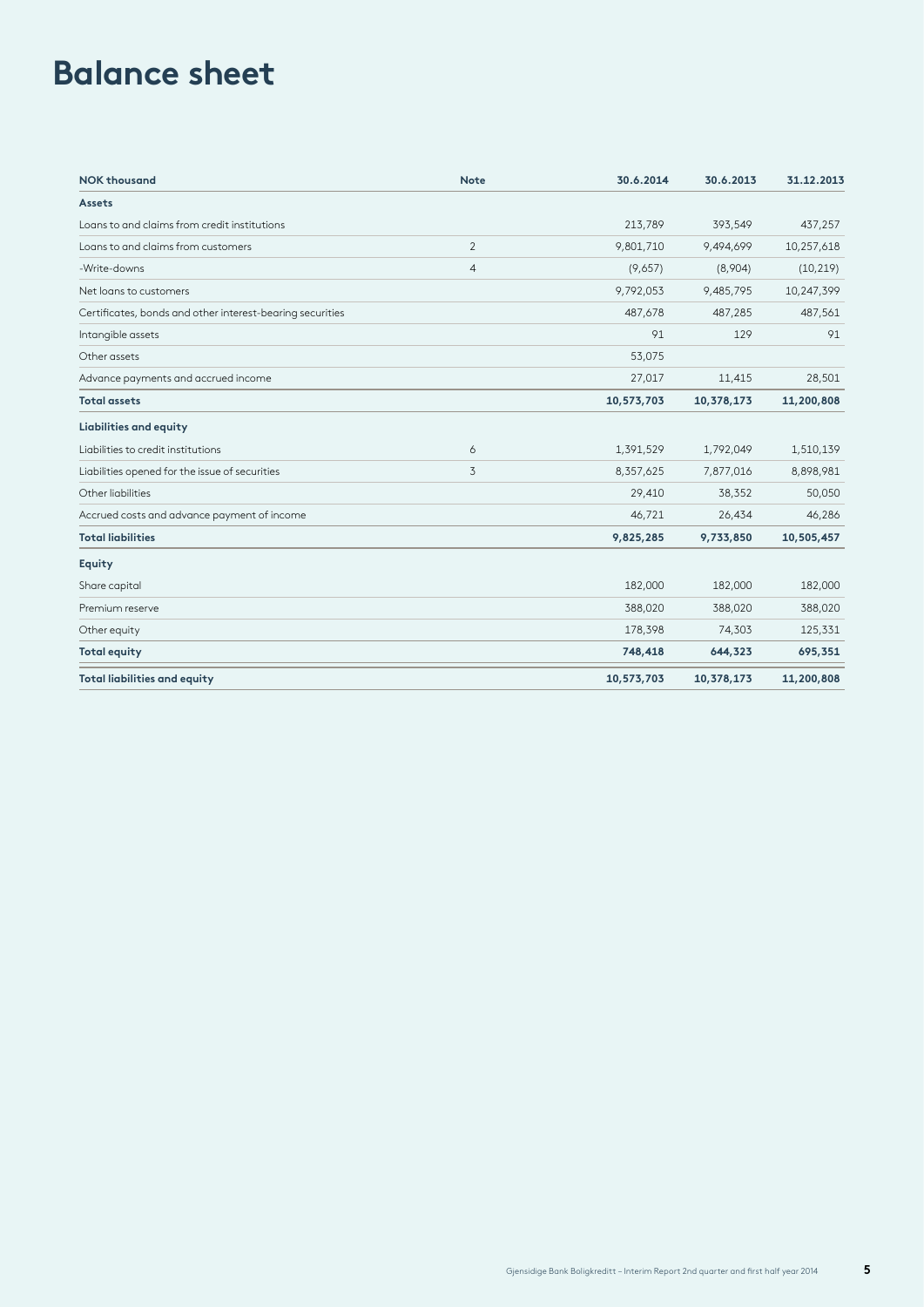# **Statement of changes in equity**

| <b>NOK thousand</b>                                                  | <b>Share</b><br>capital | Premium<br>reserve | <b>Total paid-in</b><br>equity | Other<br>equity | Total<br>equity |
|----------------------------------------------------------------------|-------------------------|--------------------|--------------------------------|-----------------|-----------------|
| Equity 1.1.2013                                                      | 156,000                 | 134,020            | 290,020                        | 43,612          | 333,632         |
| Capital expansion 1.1.-30.6.2013                                     | 26,000                  | 254,000            | 280,000                        |                 | 280,000         |
| Share-based payment transactions settled in equity                   |                         |                    |                                |                 |                 |
| Profit/ (loss) for the period 1.1.-30.6.2013                         |                         |                    |                                | 30,691          | 30,691          |
| Components of other comprehensive income                             |                         |                    |                                |                 |                 |
| Items that are not reclassified subsequently to profit or loss       |                         |                    |                                |                 |                 |
| Items that may be reclassified subsequently to profit or loss        |                         |                    |                                |                 |                 |
| Total components of other comprehensive income                       |                         |                    |                                |                 |                 |
| Total comprehensive income for the period 1.1.-30.6.2013             |                         |                    |                                | 30,691          | 30,691          |
| <b>Equity 30.6.2013</b>                                              | 182,000                 | 388,020            | 570,020                        | 74,303          | 644,323         |
| Capital expansion 1.7.-31.12.2013                                    |                         |                    |                                |                 |                 |
| Share-based payment transactions settled in equity                   |                         |                    |                                | (12)            | (12)            |
| Profit for the period 1.7.-31.12.2013                                |                         |                    |                                | 51,040          | 51,040          |
| Components of other comprehensive income                             |                         |                    |                                |                 |                 |
| Total items that are not reclassified subsequently to profit or loss |                         |                    |                                |                 |                 |
| Items that may be reclassified subsequently to profit or loss        |                         |                    |                                |                 |                 |
| Total components of other comprehensive income 1.7.-31.12.2013       |                         |                    |                                |                 |                 |
| Total profit / (loss) for the period 1.7.-31.12.2013                 |                         |                    |                                | 51,040          | 51,040          |
| <b>Equity 31.12.2013</b>                                             | 182,000                 | 388,020            | 570,020                        | 125,331         | 695,351         |
| Equity 1.1.2014                                                      | 182,000                 | 388,020            | 570,020                        | 125,331         | 695,351         |
| Capital expansion 1.1.-30.6.2014                                     |                         |                    |                                |                 |                 |
| Share-based payment transactions settled in equity                   |                         |                    |                                |                 |                 |
| Profit for the period 1.1.-30.6.2014                                 |                         |                    |                                | 53,067          | 53,067          |
| Components of other comprehensive income                             |                         |                    |                                |                 |                 |
| Total items that are not reclassified subsequently to profit or loss |                         |                    |                                |                 |                 |
| Items that may be reclassified subsequently to profit or loss        |                         |                    |                                |                 |                 |
| Total components of other comprehensive income                       |                         |                    |                                |                 |                 |
| Total profit / (loss) for the period 1.1.-30.6.2014                  |                         |                    |                                | 53,067          | 53,067          |
| Equity 30.6.2014                                                     | 182,000                 | 388,020            | 570,020                        | 178,398         | 748,418         |
| No. shares at end of period                                          | 130,000                 |                    |                                |                 |                 |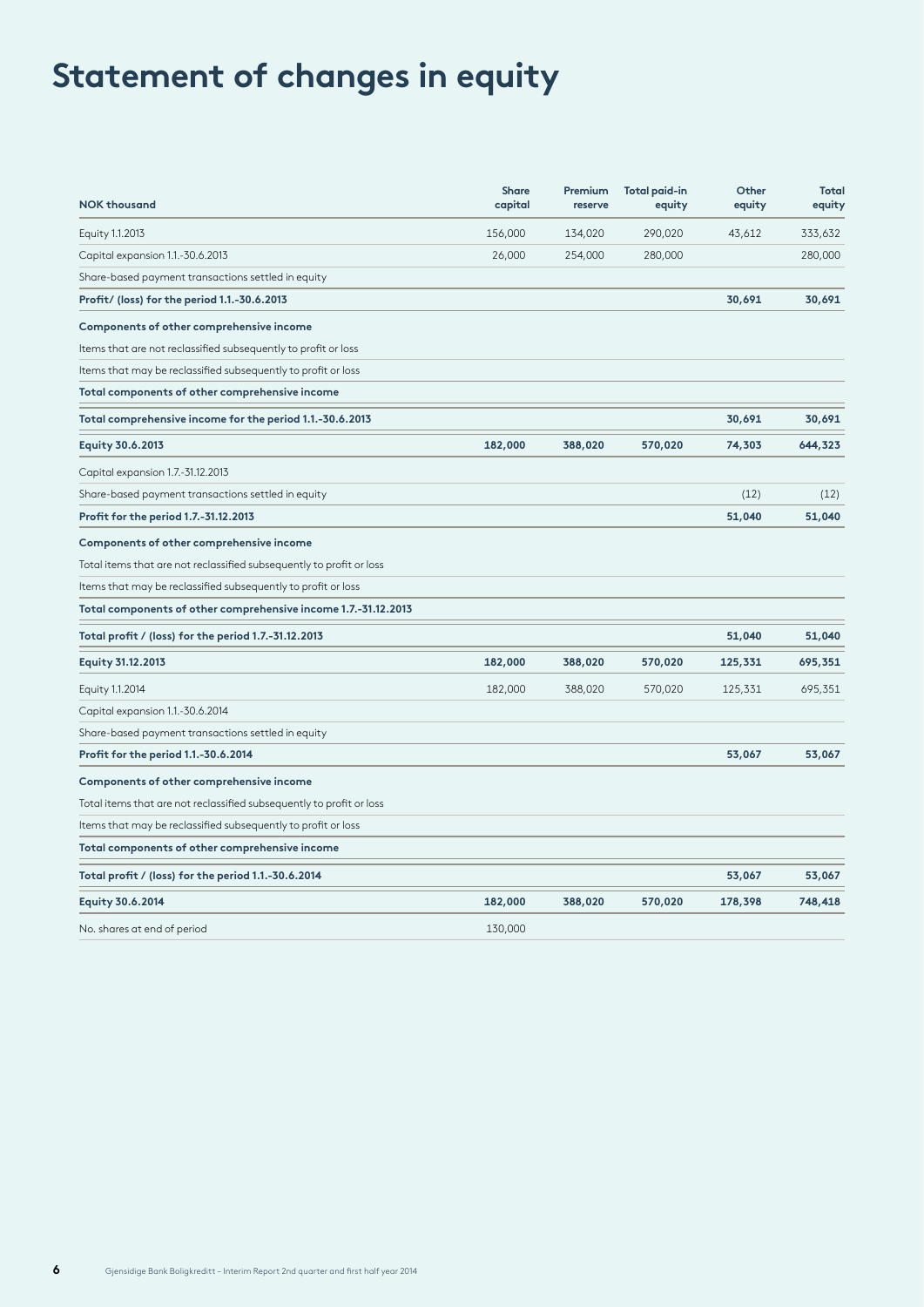## **Statement of cash flow**

| <b>NOK thousand</b>                                                                                   |            | 1.1. - 30.6.2014 1.1. - 30.6.2013 1.1. - 31.12. 2013 |             |
|-------------------------------------------------------------------------------------------------------|------------|------------------------------------------------------|-------------|
| <b>Operating activities</b>                                                                           |            |                                                      |             |
| Net payment of loans to customers                                                                     | 455,908    | (2,307,436)                                          | (3,070,355) |
| Payment of interest from customers                                                                    | 188,499    | 138,548                                              | 321,416     |
| Net payment of interest from credit institutions etc.                                                 | 3,883      | 3,342                                                | (8,084)     |
| Taxes paid                                                                                            | (32, 270)  | (3, 378)                                             | (10,658)    |
| Net other commission income                                                                           | 1,482      | 1,503                                                | 3,030       |
| Payment to operations                                                                                 | (4, 579)   | (3,385)                                              | (7,885)     |
| Net received/paid (-) upon purchase and sale of financial instruments and interest-bearing securities | 6,537      | 17,824                                               | 11,004      |
| Net cash flow from operating activities                                                               | 619,459    | (2, 152, 983)                                        | (2,761,532) |
| <b>Investment activities</b>                                                                          |            |                                                      |             |
| Net purchase of intangible assets and fixed assets                                                    |            |                                                      |             |
| Net cash flow from investment activities                                                              |            |                                                      |             |
| <b>Financing activities</b>                                                                           |            |                                                      |             |
| Net received/paid (-) when taking loans from credit institutions, bonds and certificates              | (712,687)  | 2,115,278                                            | 2,862,690   |
| Net payment of interest on financing activities                                                       | (113, 382) | (92, 349)                                            | (188, 184)  |
| Net received/paid (-) for other short-term positions                                                  | (16, 858)  | (1,616)                                              | (936)       |
| Paid-up equity                                                                                        |            | 280,000                                              | 280,000     |
| Net cash flow from financing activities                                                               | (842, 927) | 2,301,313                                            | 2,953,570   |
| <b>Total cash flow</b>                                                                                | (223, 468) | 148,330                                              | 192,039     |
| Cash flow for the period                                                                              |            |                                                      |             |
| Liquid assets at start of period                                                                      | 437,257    | 245,218                                              | 245,218     |
| Liquid assets at end of period                                                                        | 213,789    | 393,549                                              | 437,257     |
| Net payment received/made(-) of cash                                                                  | (223, 468) | 148,330                                              | 192,039     |
| <b>Specification of liquid assets</b>                                                                 |            |                                                      |             |
| Deposits with financial institutions                                                                  | 213,789    | 393,549                                              | 437,257     |
| Liquid assets in statement of cash flow                                                               | 213,789    | 393,549                                              | 437,257     |

The statement of cash flow displays payments made and received of cash and cash equivalents throughout the year. The analysis has been adjusted for items which do not initiate cash flow, such as provisions, depreciation and write-down of loans and guarantees. Cash flow is classified as operating activities, investment activities or financing activities. The liquid assets are defined as cash and claims from central banks and loans to and claims from credit institutions.

## **Notes**

### **1. Accounting policies**

Gjensidige Bank Boligkreditt AS prepares its accounts in accordance with international financial reporting standards (IFRS ) and the interim accounts for the first half year have been prepared in accordance with IAS 34 - Interim reports.

The same accounting principles and calculation methods have been used as last annual report. For more detailed information on accounting principles, we refer to the annual report for 2013.

The following International Financial Reporting Standards (IFRS) and interpretation statements have been published up until 14. July 2014 without having entered into force or having been implemented early:

#### **Standards that can influence accounting principles**

• IFRS 9 Financial Instruments, issued in November 2009 and October 2010, is expected to enter into force on 1. January 2017. This is the first phase of the International Accounting Standards Board's (IASB) three-phase project aimed at replacing IAS 39. It concerns the classification and measurement of financial assets and liabilities. Financial assets will be classified as either valued at fair value or at amortised cost, depending on how they are managed and on what contractual cash flow characteristics they have. Phases two and three concern impairment losses and hedge accounting, respectively. The standard is still under preparation and is not yet completed. Our preliminary assessment is that the standard can result in the reclassification of financial instruments in the consolidated financial statements.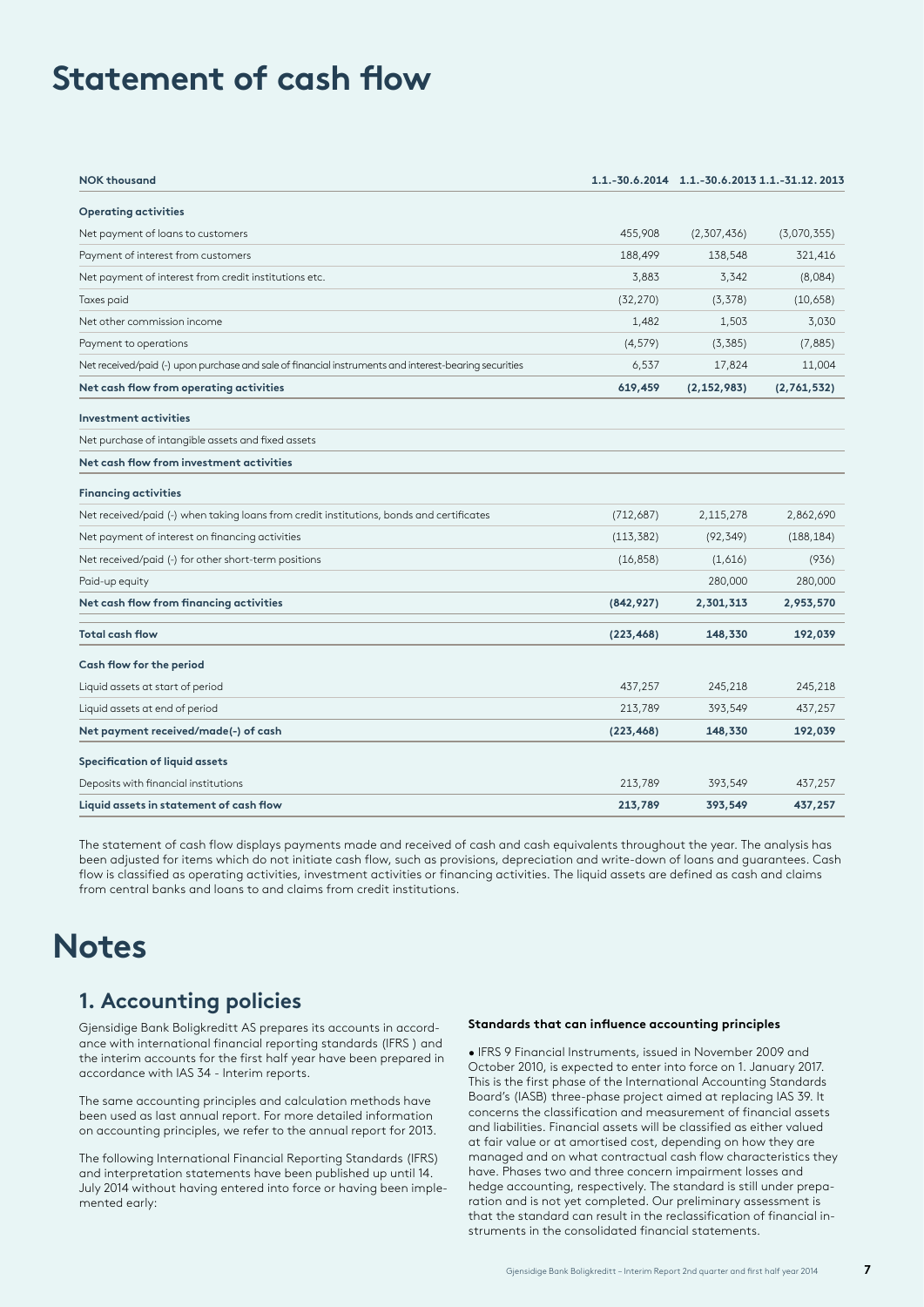### **1. Accounting policies (cont.)**

Preparation of the interim accounts involves the use of assessments, estimates and assumptions that affect the use of accounting policies and recognised amounts for assets and liabilities, revenues and expenses. Actual results may deviate from these estimates. The most material assessments connected with the use of the company's accounting policies and the key sources of uncertainty in the estimates are the same in preparing the interim accounts as in the annual accounts for 2013.

All amounts are shown in NOK thousand unless otherwise indicated. Due to rounding differences, figures and percentages may not exactly add up to totals indicated.

### **2. Segment information**

Gjensidige Bank Boligkreditt AS has only one business segment and that is lending to private customers. The segment consists of loans to private customers and the entire loan portfolio is purchased from Gjensidige Bank ASA. The company's full accounts fall therefore entirely under the segment «Consumer».

### **3. Liabilities on the issue of securities**

| <b>NOK thousand</b>                                        | 30.6.2014 | 30.6.2013 |            |
|------------------------------------------------------------|-----------|-----------|------------|
| Liabilities opened for the issue of securities             |           |           |            |
| Bond debt                                                  | 7,098,000 | 7,900,000 | 7,900,000  |
| - Own non-amortised bonds                                  |           | 10,000    |            |
| Total liabilities incurred through the issue of securities | 7,098,000 | 7,890,000 | 7,900,000  |
| Liabilities opened for the issue of securities             |           |           |            |
| Bond debt                                                  | 1,200,000 |           | 1,000,000  |
| - Own non-amortised bonds                                  |           |           |            |
| Total liabilities included in fair value hedge             | 1,200,000 |           | 1,000,000  |
| <b>Total liabilities</b>                                   | 8,298,000 | 7,890,000 | 8,900,000  |
| Maturity                                                   |           |           |            |
| Remaining maturity (nominal value)                         | 30.6.2014 | 30.6.2013 | 31.12.2013 |
| 2013                                                       |           | 500,000   |            |
| 2014                                                       | 750,000   | 1,450,000 | 1,450,000  |
| 2015                                                       | 948,000   | 1,050,000 | 1,050,000  |
| 2016                                                       | 1,000,000 | 300,000   | 1,000,000  |
| 2017                                                       | 1,300,000 | 1,300,000 | 1,300,000  |
| 2018                                                       | 1,400,000 | 1,400,000 | 1,400,000  |
| 2019                                                       | 1,300,000 | 1,000,000 | 1,300,000  |
| 2020                                                       | 1,000,000 | 400,000   | 800,000    |
| 2025                                                       | 600,000   | 500,000   | 600,000    |
| Total                                                      | 8,298,000 | 7,900,000 | 8,900,000  |
| New issues in 2014                                         | 200,000   |           |            |
| Repayments in 2014                                         | 802,000   |           |            |
|                                                            |           |           |            |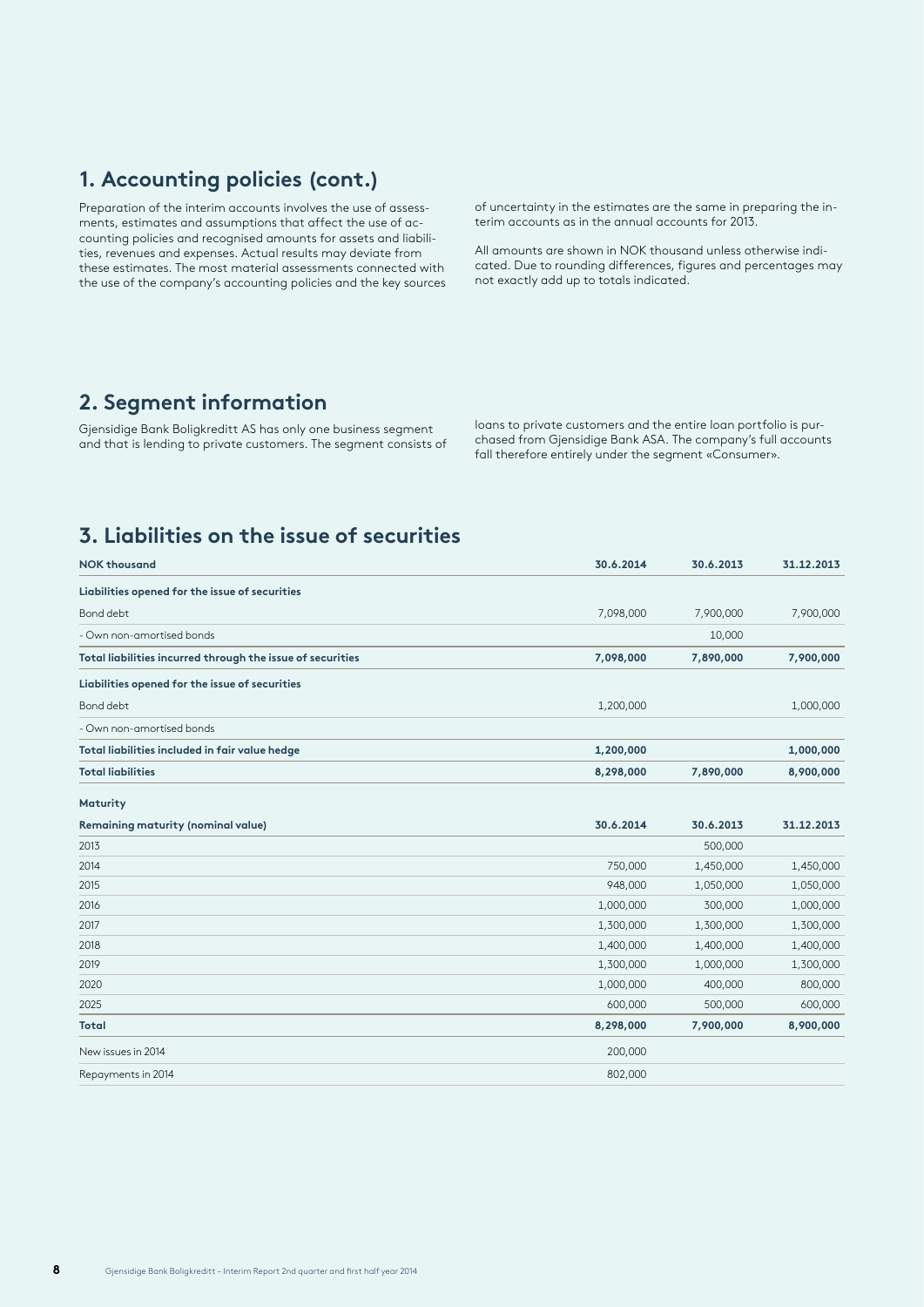## **3. Liabilities on the issue of securities (cont.)**

**NOK thousand Book value**

| <b>ISIN Number</b>                                                 | Currency   | Rate     | <b>Issued</b> | <b>Due</b> | Ext.Due    | <b>Face value</b> | 30.6.2014 |
|--------------------------------------------------------------------|------------|----------|---------------|------------|------------|-------------------|-----------|
| NO0010538481                                                       | <b>NOK</b> | Floating | 16.9.2009     | 16.9.2014  | 16.9.2015  | 150,000           | 150,000   |
| NO0010538499                                                       | <b>NOK</b> | Floating | 16.9.2009     | 15.4.2015  | 15.4.2016  | 250,000           | 250,000   |
| NO0010538507                                                       | <b>NOK</b> | Floating | 16.9.2009     | 16.11.2015 | 16.11.2016 | 500,000           | 500,000   |
| NO0010538481                                                       | <b>NOK</b> | Floating | 17.11.2010    | 16.9.2014  | 16.9.2015  | 300,000           | 295,800   |
| NO0010615644                                                       | <b>NOK</b> | Floating | 24.6.2011     | 30.6.2015  | 30.6.2016  | 198,000           | 197,816   |
| NO0010629157                                                       | <b>NOK</b> | Floating | 21.11.2011    | 21.11.2016 | 21.11.2017 | 300,000           | 299,580   |
| NO0010538481                                                       | <b>NOK</b> | Floating | 22.11.2011    | 16.9.2014  | 16.9.2015  | 200,000           | 197,214   |
| NO0010538481                                                       | <b>NOK</b> | Floating | 24.11.2011    | 16.9.2014  | 16.9.2015  | 100,000           | 98,610    |
| NO0010641897                                                       | <b>NOK</b> | Floating | 11.4.2012     | 11.4.2017  | 11.4.2018  | 500,000           | 499,500   |
| NO0010641897                                                       | <b>NOK</b> | Floating | 27.4.2012     | 11.4.2017  | 11.4.2018  | 400,000           | 399,920   |
| NO0010641897                                                       | <b>NOK</b> | Floating | 6.6.2012      | 11.4.2017  | 11.4.2018  | 100,000           | 99,942    |
| NO0010660327                                                       | <b>NOK</b> | Floating | 21.9.2012     | 21.9.2018  | 23.9.2019  | 500,000           | 499,400   |
| NO0010662737                                                       | <b>NOK</b> | Floating | 6.11.2012     | 6.5.2019   | 6.5.2020   | 700,000           | 699,146   |
| NO0010660327                                                       | <b>NOK</b> | Floating | 5.2.2013      | 21.9.2018  | 23.9.2019  | 500,000           | 503,475   |
| NO0010662737                                                       | <b>NOK</b> | Floating | 25.3.2013     | 6.5.2019   | 6.5.2020   | 300,000           | 299,520   |
| NO0010678766                                                       | <b>NOK</b> | Fixed    | 8.5.2013      | 8.5.2025   | 8.5.2026   | 500,000           | 497,565   |
| NO0010680283                                                       | <b>NOK</b> | Floating | 3.6.2013      | 3.3.2020   | 3.3.2021   | 400,000           | 399,240   |
| NO0010660327                                                       | <b>NOK</b> | Floating | 13.6.2013     | 21.9.2018  | 23.9.2019  | 400,000           | 404,040   |
| NO0010641897                                                       | <b>NOK</b> | Floating | 28.6.2013     | 11.4.2017  | 11.4.2018  | 300,000           | 303,663   |
| NO0010662737                                                       | <b>NOK</b> | Floating | 9.9.2013      | 6.5.2019   | 6.5.2020   | 300,000           | 300,354   |
| NO0010687429                                                       | <b>NOK</b> | Fixed    | 11.9.2013     | 11.9.2020  | 13.9.2021  | 400,000           | 397,100   |
| NO0010678766                                                       | <b>NOK</b> | Fixed    | 25.9.2013     | 8.5.2025   | 8.5.2026   | 100,000           | 95,099    |
| NO0010629157                                                       | <b>NOK</b> | Floating | 10.10.2013    | 21.11.2016 | 21.11.2017 | 700,000           | 713,090   |
| NO0010687429                                                       | <b>NOK</b> | Fixed    | 27.3.2014     | 11.9.2020  | 13.9.2021  | 100,000           | 103,220   |
| NO0010687429                                                       | <b>NOK</b> | Fixed    | 16.5.2014     | 11.9.2020  | 13.9.2021  | 100,000           | 104,079   |
| Amortisation                                                       |            |          |               |            |            |                   | 4,047     |
| Other adjustments                                                  |            |          |               |            |            |                   | 46,206    |
| Total liabilities through the issuance of securities               |            |          |               |            |            | 8,298,000         | 8,357,625 |
| Own bonds                                                          |            |          |               |            |            |                   |           |
| Amortisation own bonds                                             |            |          |               |            |            |                   |           |
| Total liabilities through the issuance of excluding own securities |            |          |               |            |            | 8,298,000         | 8,357,625 |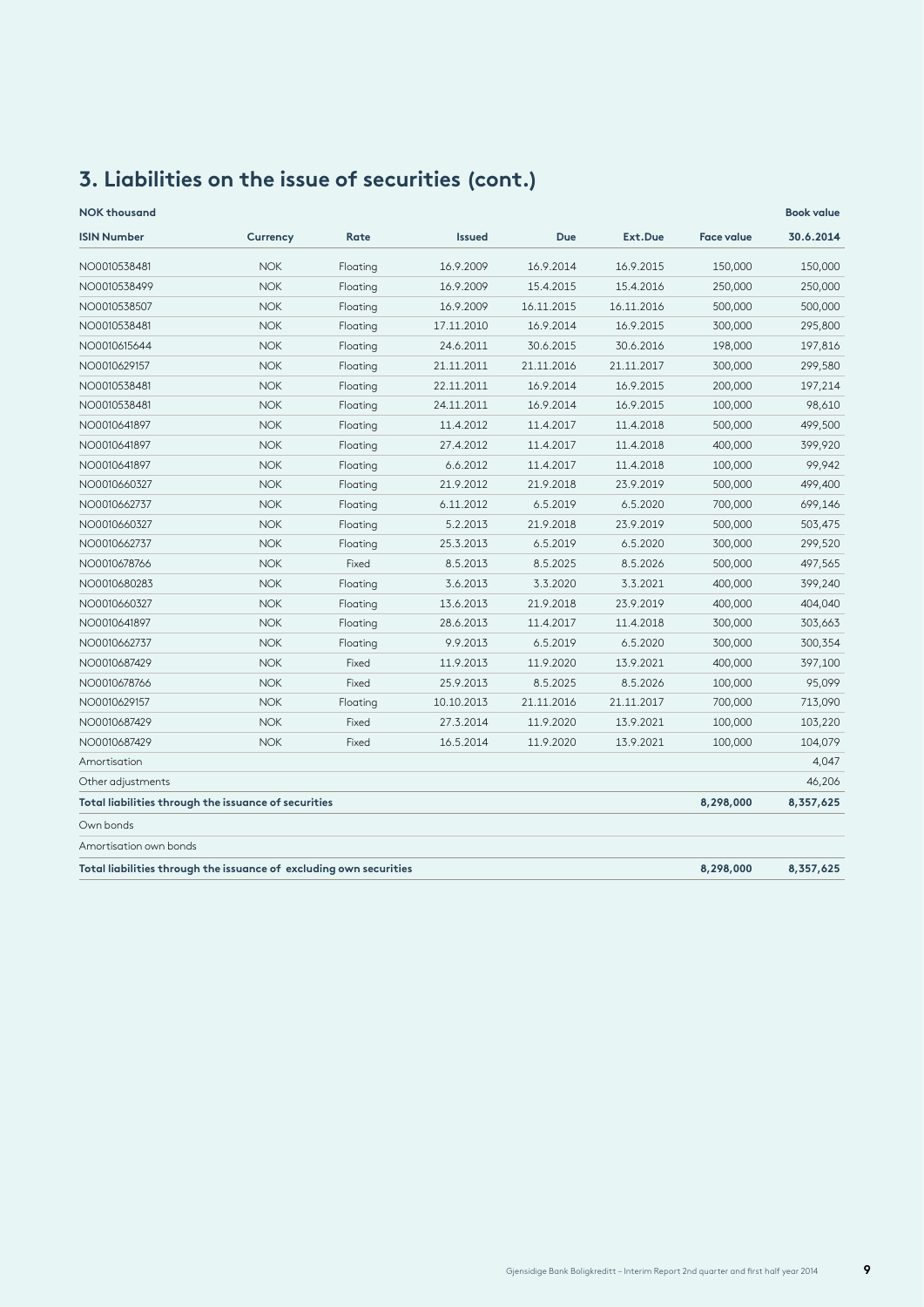## **4. Write-downs and losses on loans**

| <b>NOK thousand</b>                                 | 30.6.2014 | 30.6.2013 | 31.12.2013 |
|-----------------------------------------------------|-----------|-----------|------------|
| Write-downs and losses for the period               |           |           |            |
| +/- Change for the period in group write-downs      | (562)     | 1,589     | 2,904      |
| +/- Change for the period in individual write-downs |           |           |            |
| + Write off during the period                       |           |           |            |
| - Payments on previously written off accounts       |           |           |            |
| Write-downs and losses for the period               | (562)     | 1,589     | 2,904      |
| Individual write-downs                              |           |           |            |
| Individual write-downs at the start of the period   |           |           |            |
| +/- Change for the period in individual write-downs |           |           |            |
| Individual write-downs at the end of the period     |           |           |            |
| Group write-downs                                   |           |           |            |
| Group write-downs at the start of the period        | 10,219    | 7,315     | 7,315      |
| +/- Change for the period in group write-downs      | (562)     | 1,589     | 2,904      |
| Group write-downs at the end of the period          | 9,657     | 8,904     | 10,219     |
| Total write-downs at the end of the period          | 9,657     | 8,904     | 10,219     |
| <b>Defaulted loans</b>                              |           |           |            |
| Gross default over 90 days                          | 1,618     | 1,813     |            |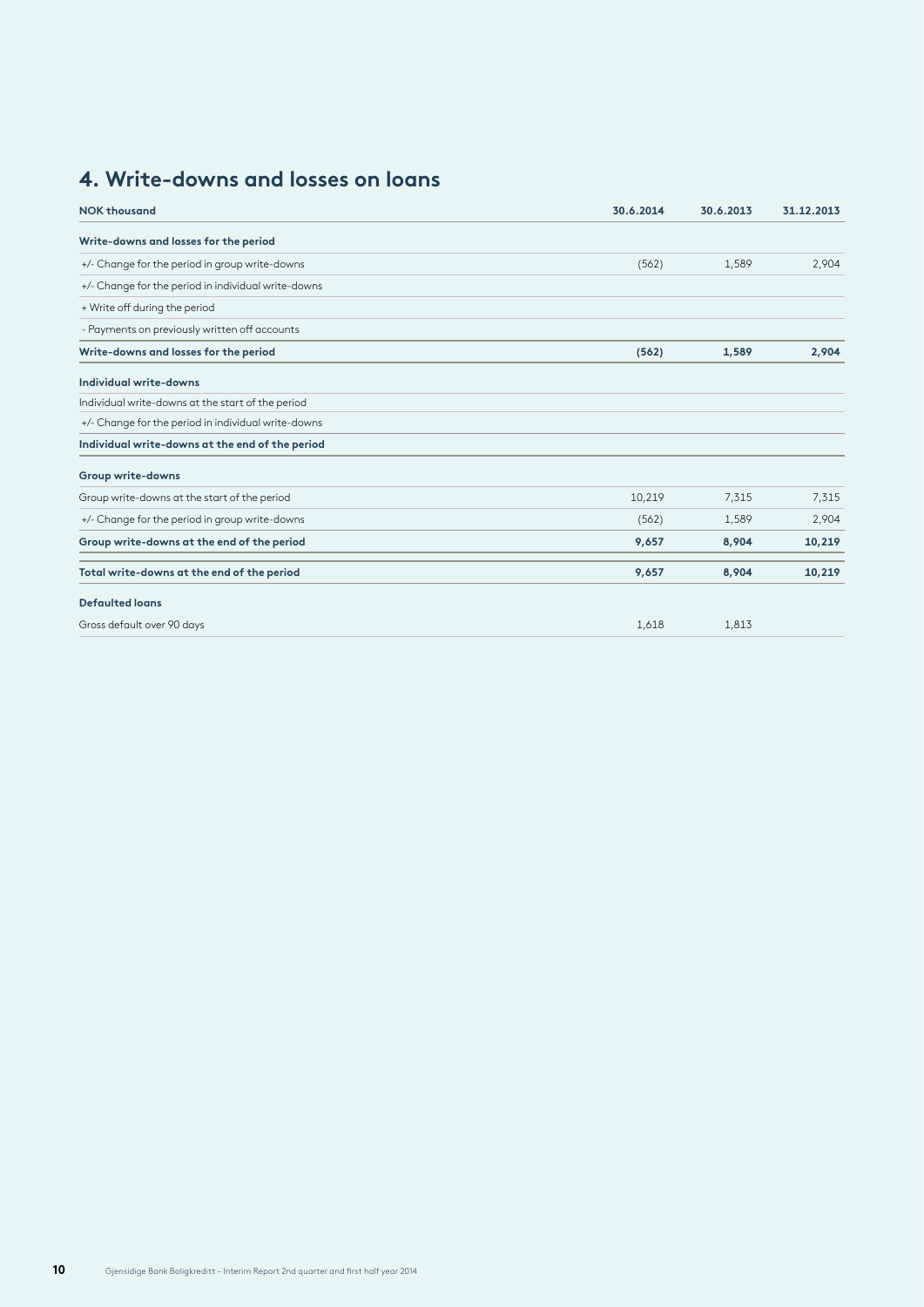## **5. Capital adequacy**

| <b>NOK thousand</b>                                                            | 30.6.2014 | 30.6.2013 | 31.12.2013 |
|--------------------------------------------------------------------------------|-----------|-----------|------------|
| Net primary capital                                                            |           |           |            |
| Share capital and premium reserve fund                                         | 570,020   | 570,020   | 570,020    |
| Other equity                                                                   | 125,331   | 43,612    | 125,331    |
| <b>Total equity</b>                                                            | 695,351   | 613,632   | 695,351    |
| Deduction:                                                                     |           |           |            |
| Profit not included in the calculation of net primary capital                  | 53,067    | 30,691    |            |
| Deferred tax asset                                                             | (91)      | (129)     | (91)       |
| Core capital                                                                   | 695,260   | 613,503   | 695,260    |
| Deduction                                                                      |           |           |            |
| Net primary capital                                                            | 695,260   | 613,503   | 695,260    |
| Credit risk:                                                                   |           |           |            |
| Of which:                                                                      |           |           |            |
| Institutions                                                                   | 4,365     | 6,297     | 7,319      |
| Enterprises                                                                    | 5,047     | 261       | 1,461      |
| Mass market positions                                                          | 9,723     | 10,069    | 9,868      |
| Positions secured by mortgage                                                  | 293,120   | 284,252   | 305,914    |
| Overdue positions                                                              | 133       | 146       |            |
| Covered bonds                                                                  | 722       | 722       | 722        |
| Other positions                                                                | 953       | 138       | 236        |
| Total minimum requirement credit risk                                          | 314,063   | 301,885   | 325,520    |
| Operational risk                                                               | 9,603     | 4092      | 9,603      |
| Deduction:                                                                     |           |           |            |
| Group write-downs                                                              | (773)     | (712)     | (818)      |
| Minimum requirement for net primary capital                                    | 322,893   | 305,265   | 334,305    |
| Basis of calculation balance sheet items not included in trading portfolio     | 3,634,077 | 3,483,554 | 3,773,883  |
| Basis of calculation off balance sheet items not included in trading portfolio | 291,652   | 290,005   | 295,117    |
| Risk-weighted assets (calculation basis for capital adequacy ratio)            | 4,035,171 | 3,815,317 | 4,178,245  |
| Capital adequacy                                                               |           |           |            |
| Capital adequacy                                                               | 17.2%     | 16.1%     | 16.6%      |
| Core capital adequacy                                                          | 17.2%     | 16.1%     | 16.6%      |
|                                                                                |           |           |            |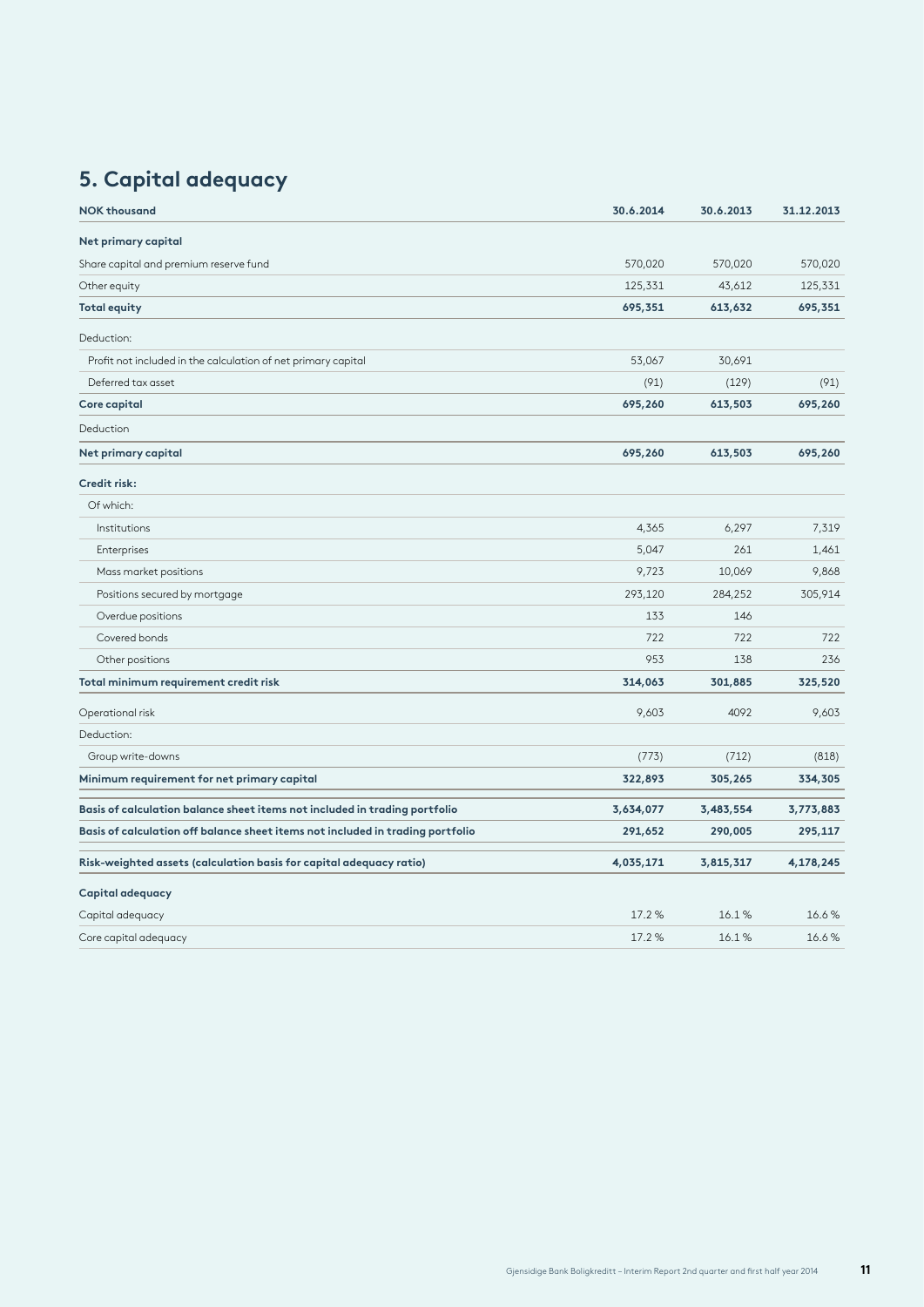### **6. Closely related parties**

Gjensidige Forsikring ASA, Gjensidige Bank ASA and Gjensidige Bank Boligkreditt AS are considered to be closely related parties. All transactions and agreements with these parties are carried out in accordance with arm's length principles.

Significant transactions with closely related parties:

Gjensidige Bank Boligkreditt AS purchases services such as customer support and loan management as well as day-to-day management and administrative services from Gjensidige Bank ASA.

In addition Gjensidige Bank Boligkreditt AS is granted three credit facilities with Gjensidige Bank ASA:

a) A long-term credit facility of up to NOK 1,000.0 million. Expiry date is 31.12.2015. Total credit facility was utilised per 30. June 2014.

b) A short-term credit facility of up to NOK 1,500.0 million. Expiry date is 31.12.2014. Utilised credit were per 30. June 2014 NOK 391.5 million.

c) Credit facility agreement that provides Gjensidige Bank Boligkreditt AS with the ability to borrow money in order to repay its outstanding bond debt. The credit facility shall be sufficient to cover the total repayment of the outstanding bonds over the next 12 months. Per 30. June 2014 the framework of the agreement was NOK 1,198.0 million.

Expenses related to the agreements and loans from Gjensidige Bank ASA was NOK 22.4 million in the first half of 2014.

The CEO of Gjensidige Bank Boligkreditt AS was outsourced to Gjensidige Bank ASA with 40 per cent of the position. Revenue related to this agreement amounted to NOK 0.3 million.

Gjensidige Bank ASA has invested NOK 1,193.8 million in covered bonds issued by Gjensidige Bank Boligkreditt AS. Interest on bonds amounted to NOK 14.6 million.

Gjensidige Bank Boligkreditt AS had deposits with Gjensidige Bank ASA of NOK 213.8 million. Interest amounted to NOK 2.8 million.

### **7. Contingent liabilities**

| <b>NOK thousand</b>                 | 30.6.2014 | 30.6.2013 | 31.12.2013 |
|-------------------------------------|-----------|-----------|------------|
| Unused credit facilities            | 1,643,889 | 1,635,498 | 1,645,757  |
| <b>Total contingent liabilities</b> | 1,643,889 | 1,635,498 | 1,645,757  |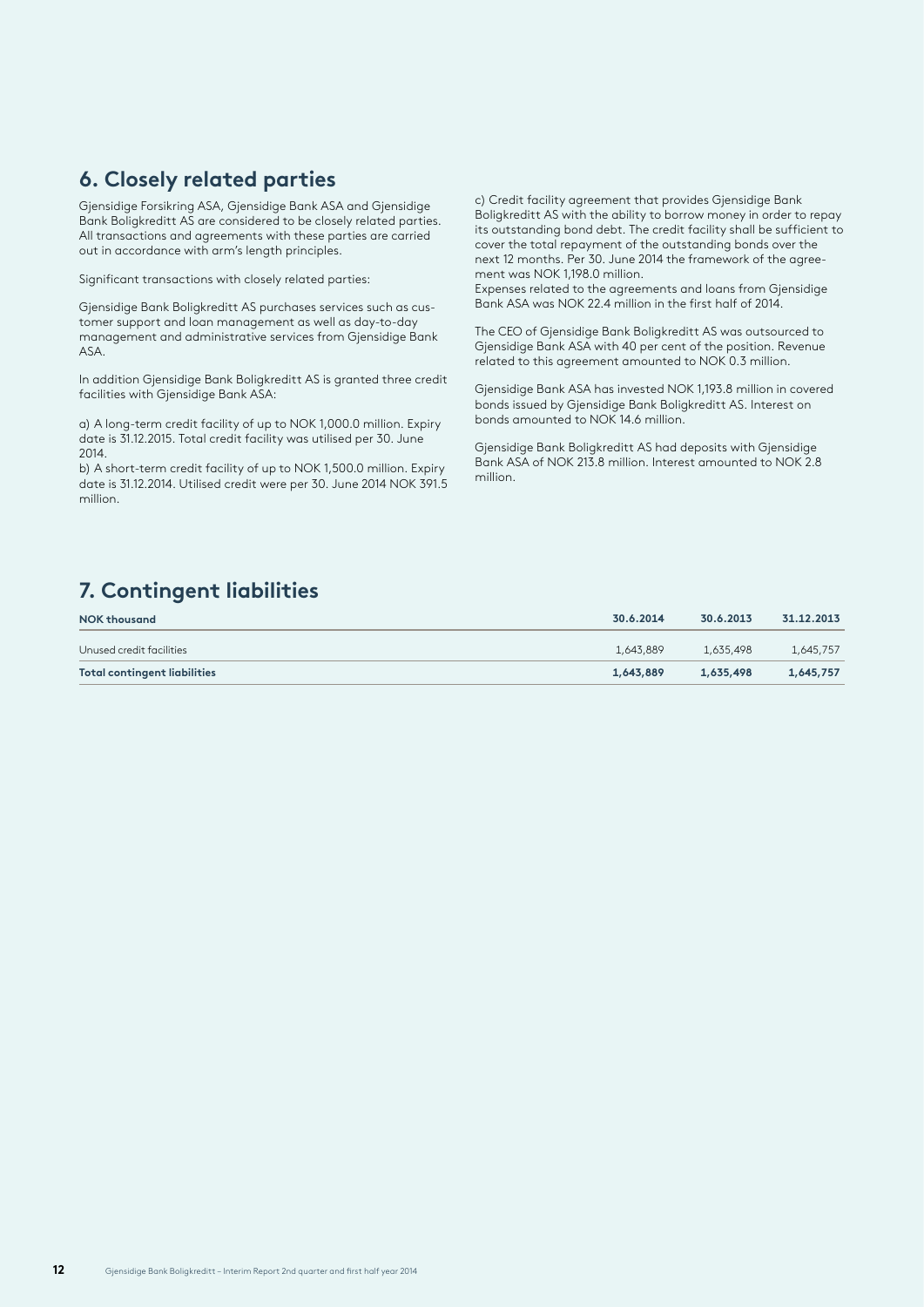### **8. Fair Value of financial instruments**

|                                                                      | 30.6.2014         |                             | 30.6.2013         |                             | 31.12.2013        |                             |
|----------------------------------------------------------------------|-------------------|-----------------------------|-------------------|-----------------------------|-------------------|-----------------------------|
| <b>NOK thousand</b>                                                  | <b>Book value</b> | Adjustment<br>to fair value | <b>Book value</b> | Adjustment<br>to fair value | <b>Book value</b> | Adjustment<br>to fair value |
| Assets                                                               |                   |                             |                   |                             |                   |                             |
| Net loans to and receivables from credit institutions                |                   |                             |                   |                             |                   |                             |
| Loans to and receivables from credit institutions, amortised cost    | 213,789           | 213,789                     | 393,549           | 393,549                     | 437,257           | 437,257                     |
| Loans to and receivables from credit institutions                    | 213,789           | 213,789                     | 393,549           | 393,549                     | 437,257           | 437,257                     |
| Loans to and receivables from customers, fair value                  |                   |                             |                   |                             |                   |                             |
| Loans to and receivables from customers, amortised cost              | 9,801,710         | 9,801,710                   | 9,494,699         | 9,494,699                   | 10,257,618        | 10,257,618                  |
| Total loans before individual and group write-downs                  | 9,801,710         | 9,801,710                   | 9,494,699         | 9,494,699                   | 10,257,618        | 10,257,618                  |
| - Individual write-downs                                             |                   |                             |                   |                             |                   |                             |
| - Group write-downs                                                  | 9,657             | 9,657                       | 8,904             | 8,904                       | 10,219            | 10,219                      |
| <b>Total net loans to customers</b>                                  | 9,792,053         | 9,792,053                   | 9,485,795         | 9,485,795                   | 10,247,399        | 10,247,399                  |
| Bonds and other fixed-income securities                              |                   |                             |                   |                             |                   |                             |
| Certificates and bonds, fair value                                   | 487,678           | 487,678                     | 487,285           | 487,285                     | 487,561           | 487,561                     |
| Total bonds and other fixed-income securities                        | 487,678           | 487,678                     | 487,285           | 487,285                     | 487,561           | 487,561                     |
| Derivatives                                                          | 53,075            | 53,075                      |                   |                             |                   |                             |
| <b>Derivatives</b>                                                   | 53,075            | 53,075                      |                   |                             |                   |                             |
| Other assets                                                         |                   |                             |                   |                             |                   |                             |
| Other financial assets, amortised cost                               | 24,910            | 24,910                      | 11,316            | 11,316                      | 26,726            | 26,726                      |
| <b>Total other financial assets</b>                                  | 24,910            | 24,910                      | 11,316            | 11,316                      | 26,726            | 26,726                      |
| <b>Total financial assets</b>                                        | 10,571,505        | 10,571,505                  | 10,377,945        | 10,377,945                  | 11,198,942        | 11,198,942                  |
| <b>Liabilities</b>                                                   |                   |                             |                   |                             |                   |                             |
| Liabilities to credit institutions                                   |                   |                             |                   |                             |                   |                             |
| Loans and deposits from credit institutions, amortised cost          | 1,391,529         | 1,391,529                   | 1,792,049         | 1,792,049                   | 1,510,139         | 1,510,139                   |
| Total liabilities to credit institutions                             | 1,391,529         | 1,391,529                   | 1,792,049         | 1,792,049                   | 1,510,139         | 1,510,139                   |
| Commercial paper and bonds, amortised cost                           | 7,113,778         | 7,177,519                   | 7,391,730         | 7,436,533                   | 7,917,242         | 7,955,604                   |
| Liability incurred through the issue of securities, fair value hedge | 1,243,847         | 1,259,958                   | 485,286           | 484,450                     | 981,739           | 988,681                     |
| Total debt securities                                                | 8,357,625         | 8,437,477                   | 7,877,016         | 7,920,983                   | 8,898,981         | 8,944,285                   |
| Derivatives                                                          | 9,498             | 9,498                       | 19,110            | 19,110                      | 18,217            | 18,217                      |
| <b>Derivatives</b>                                                   | 9,498             | 9,498                       | 19,110            | 19,110                      | 18,217            | 18,217                      |
| Other financial liabilities                                          |                   |                             |                   |                             |                   |                             |
| Other financial liabilities, amortised cost                          | 42,541            | 42,541                      | 21,004            | 21,004                      | 41,443            | 41,443                      |
| <b>Total other financial liabilities</b>                             | 42,541            | 42,541                      | 21,004            | 21,004                      | 41,443            | 41,443                      |
| <b>Total financial liabilities</b>                                   | 9,801,194         | 9,881,045                   | 9,709,179         | 9,753,146                   | 10,468,781        | 10,514,084                  |

Assets and liabilities that are measured at fair value, whether this is because they are part of the trading portfolio, were designated at fair value on initial recognition or are held as available for sale, shall be classified according to how reliable the fair value estimate is. There are three classification levels, with level 1 assets having prices quoted in active markets. Level 2 valuations are directly or indirectly based on observable prices for similar assets. Level 3 valuations are not based on observable prices, and instead rely on e.g. our own valuation models.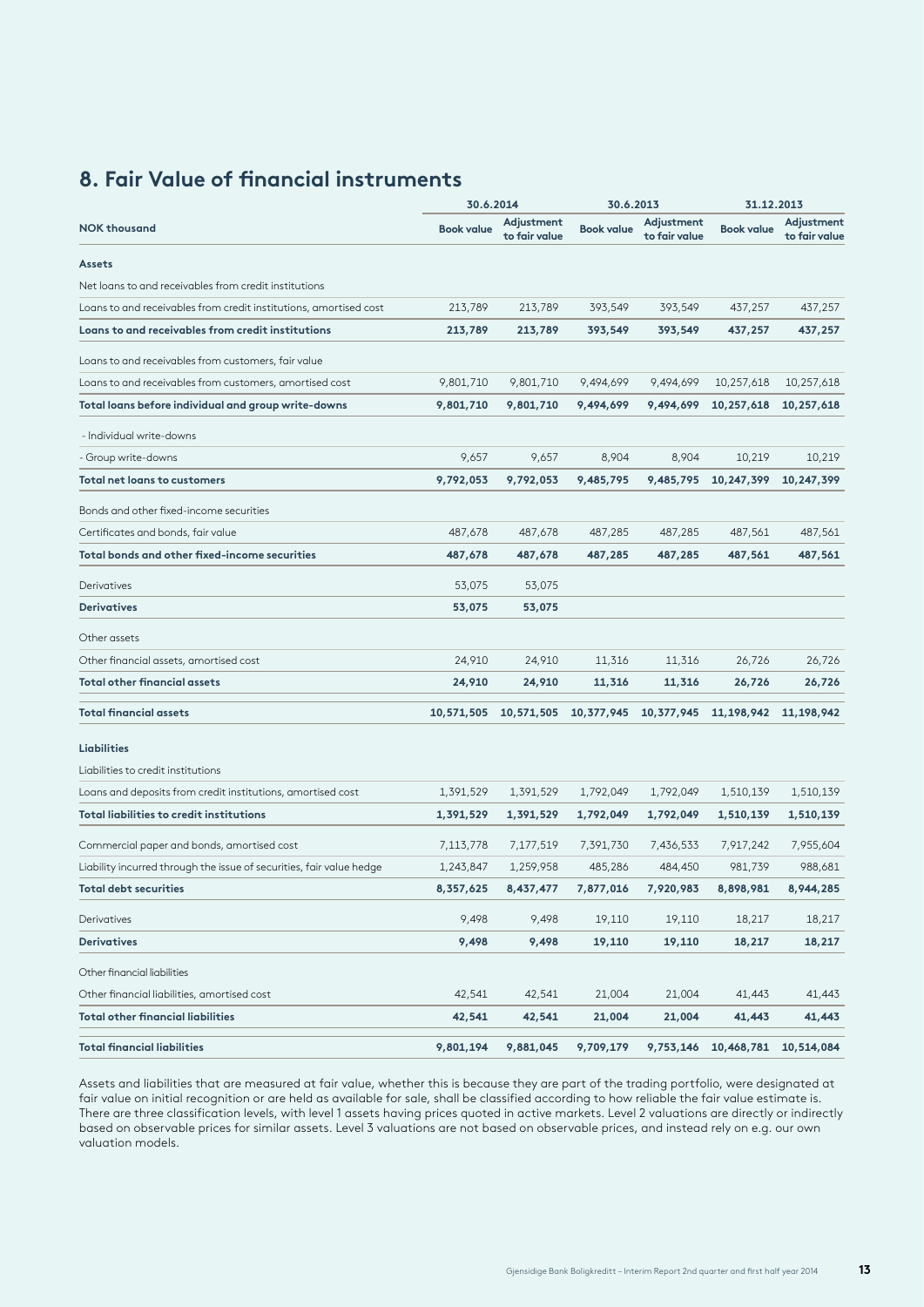## **8. Fair Value of financial instruments (cont.)**

|                                                                        | 30.6.2014  |                    |         |           |  |  |
|------------------------------------------------------------------------|------------|--------------------|---------|-----------|--|--|
| <b>NOK thousand</b>                                                    | Level 1    | Level <sub>2</sub> | Level 3 | Total     |  |  |
| Interest-bearing securities, designated at fair value                  | 396,872    | 90,805             |         | 487,677   |  |  |
| Derivatives                                                            |            | 53,075             |         | 53,075    |  |  |
| Total financial assets measured at fair value                          | 396,872    | 143,880            |         | 540,752   |  |  |
| Liabilities opened for the issue of securities, measured at fair value |            |                    |         |           |  |  |
| Derivatives                                                            |            | 9,498              |         | 9,498     |  |  |
| Total financial liabilities measured at fair value                     |            | 9,498              |         | 9,498     |  |  |
| Liability incurred through the issue of securities, amortised cost     |            | 7,177,519          |         | 7,177,519 |  |  |
| Total financial liabilities measured at amortised cost                 |            | 7,177,519          |         | 7,177,519 |  |  |
| Liability incurred through the issue of securities, fair value hedge   |            | 1,259,958          |         | 1,259,958 |  |  |
| Total financial liabilities included in fair value hedge               |            | 1,259,958          |         | 1,259,958 |  |  |
|                                                                        | 30.6.2013  |                    |         |           |  |  |
| <b>NOK thousand</b>                                                    | Level 1    | Level 2            | Level 3 | Total     |  |  |
| Interest-bearing securities, designated at fair value                  | 396,482    | 90,803             |         | 487,285   |  |  |
| Derivatives                                                            |            |                    |         |           |  |  |
| Total financial assets measured at fair value                          | 396,482    | 90,803             |         | 487,285   |  |  |
| Liabilities opened for the issue of securities, measured at fair value |            |                    |         |           |  |  |
| Derivatives                                                            |            | 19,110             |         | 19,110    |  |  |
| Total financial liabilities measured at fair value                     |            | 19,110             |         | 19,110    |  |  |
| Liability incurred through the issue of securities, amortised cost     |            | 7,436,533          |         | 7,436,533 |  |  |
| Total financial liabilities measured at amortised cost                 |            | 7,436,533          |         | 7,436,533 |  |  |
| Liability incurred through the issue of securities, fair value hedge   |            | 484,450            |         | 484,450   |  |  |
| Total financial liabilities included in fair value hedge               |            | 484,450            |         | 484,450   |  |  |
|                                                                        | 31.12.2013 |                    |         |           |  |  |
| <b>NOK thousand</b>                                                    | Level 1    | Level 2            | Level 3 | Total     |  |  |
| Interest-bearing securities, designated at fair value                  | 396,790    | 90,771             |         | 487,561   |  |  |
| Derivatives                                                            |            |                    |         |           |  |  |
| Total financial assets measured at fair value                          | 396,790    | 90,771             |         | 487,561   |  |  |
| Liabilities opened for the issue of securities, measured at fair value |            |                    |         |           |  |  |
| Derivatives                                                            |            | 18,217             |         | 18,217    |  |  |
| Total financial liabilities measured at fair value                     |            | 18,217             |         | 18,217    |  |  |
| Liability incurred through the issue of securities, amortised cost     |            | 7,955,604          |         | 7,955,604 |  |  |
| Total financial liabilities measured at amortised cost                 |            | 7,955,604          |         | 7,955,604 |  |  |
| Liability incurred through the issue of securities, fair value hedge   |            | 988,681            |         | 988,681   |  |  |
| Total financial liabilities included in fair value hedge               |            | 988,681            |         | 988,681   |  |  |
|                                                                        |            |                    |         |           |  |  |

There were no major moves between levels 1 and 2 in 2014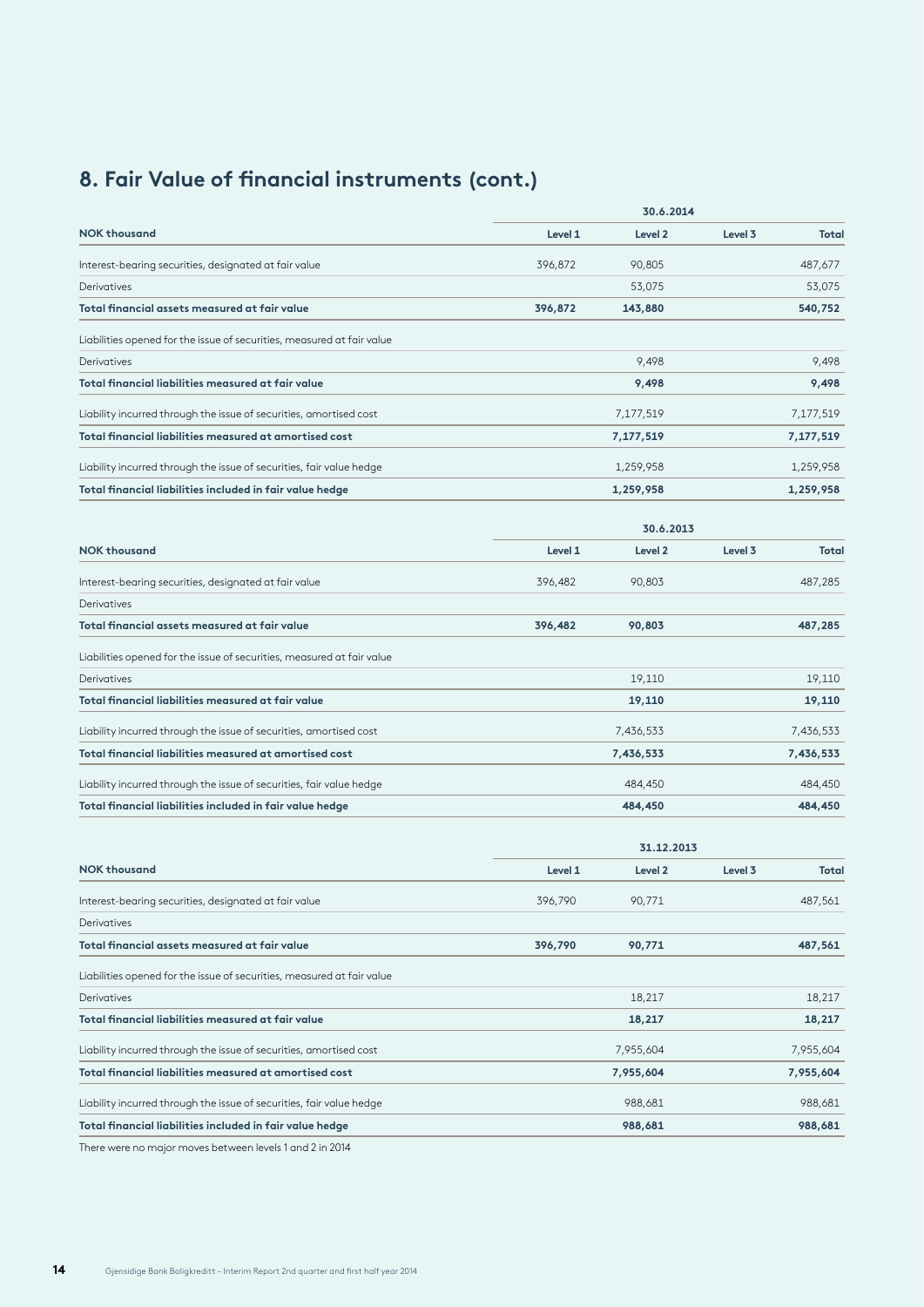# **Declaration**

### **Declaration from the board of directors and CEO**

The Board and CEO have today reviewed and approved the interim report for Gjensidige Bank Boligkreditt AS for the period 1. January to 30. June 2014.

We declare to the best of our knowledge that the financial statements for the period 1. January to 30. June 2014 is prepared in accordance with applicable accounting standards, and that the information in the financial statements give a true picture of the

assets, liabilities, financial position and results of the group. Furthermore, the interim report provides a fair view of important events in the accounting period and their impact on the financial statements, the most important risk- and safety factors the company are facing in the next accounting period and the related parties significant transactions.

**Oslo, 14. July 2014 The Board of Gjensidige Bank Boligkreditt AS**

Jørgen Ringdal Erik Ranberg Karin Remøe Chairman of the Board

Solbjørg Lie Jan Kåre Raae <u>ce de la compa</u>nista de la compania de la compania de la compania de la compania de la compania de la compania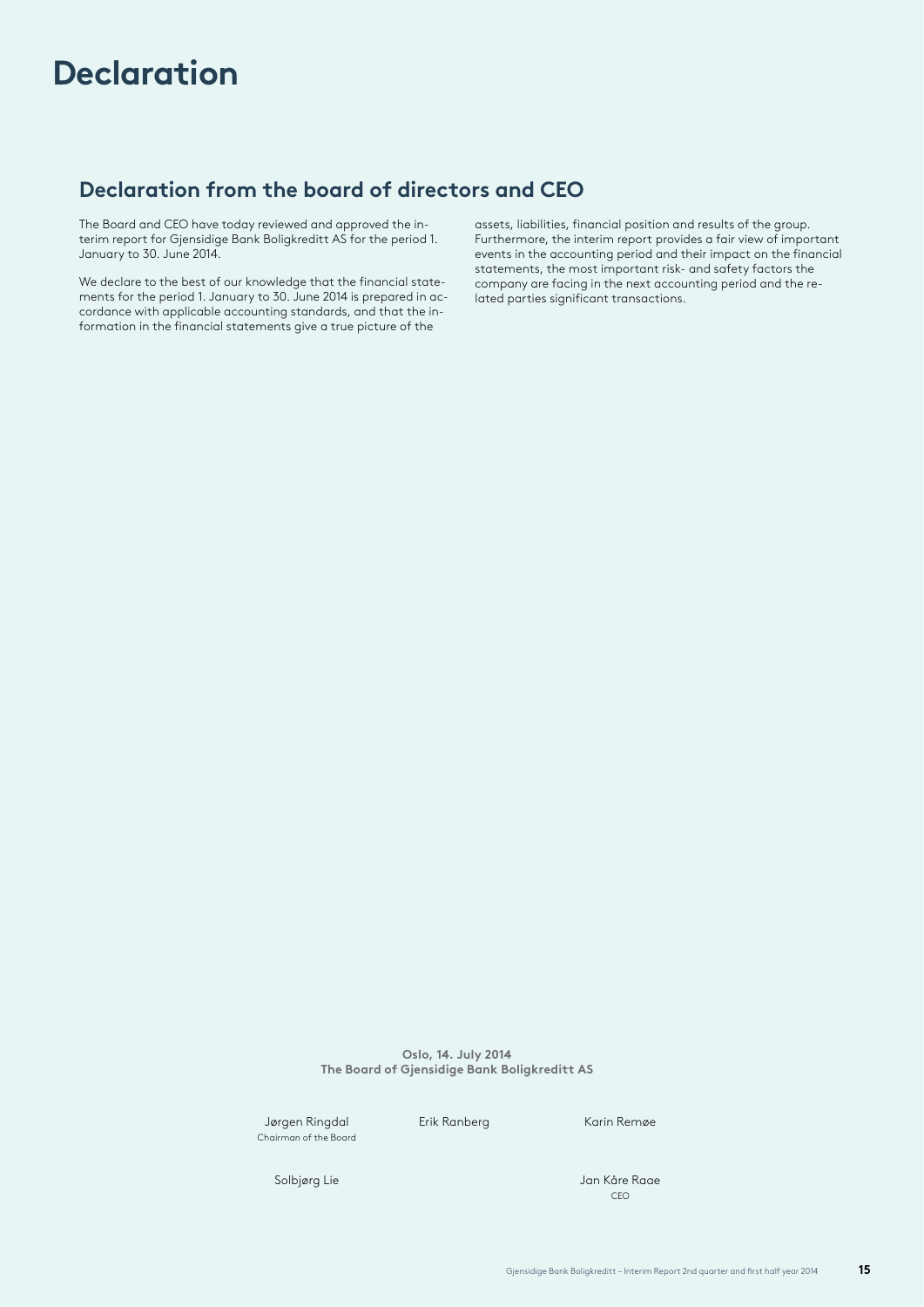# **Quarterly earnings performance**

| <b>NOK thousand</b>                                 | Q <sub>2</sub><br>2014 | Q1<br>2014 | Q4<br>2013 | Q <sub>3</sub><br>2013 | Q <sub>2</sub><br>2013 | Q1<br>2013 | Q4<br>2012 | Q <sub>3</sub><br>2012 |
|-----------------------------------------------------|------------------------|------------|------------|------------------------|------------------------|------------|------------|------------------------|
| Interest income etc.                                | 95,556                 | 98,512     | 102,106    | 89,817                 | 79,744                 | 68,784     | 62,631     | 47,383                 |
| Interest costs etc.                                 | (59, 278)              | (58, 813)  | (62, 281)  | (57, 415)              | (52, 932)              | (46, 800)  | (44, 344)  | (35,680)               |
| Net interest income                                 | 36,278                 | 39,700     | 39,825     | 32,402                 | 26,811                 | 21,985     | 18,287     | 11,703                 |
| Commission income and income from bank services     | 602                    | 616        | 632        | 635                    | 636                    | 609        | 610        | 484                    |
| Net gains on financial instruments at fair value    | (253)                  | (392)      | 2          | 2,638                  | (1,765)                | (204)      | 329        | 302                    |
| Other operating income                              | 132                    | 132        | 131        | 129                    | 129                    | 129        | 129        | 129                    |
| <b>Total income</b>                                 | 36,759                 | 40,055     | 40,591     | 35,804                 | 25,812                 | 22,519     | 19,355     | 12,618                 |
| Wages, salaries and general administration expenses | (319)                  | (370)      | (361)      | (356)                  | (238)                  | (395)      | (391)      | (357)                  |
| Depreciation of fixed assets                        |                        |            |            |                        |                        |            |            | (107)                  |
| Other operating costs                               | (1,661)                | (1,613)    | (1,825)    | (1,648)                | (2,019)                | (1, 463)   | (1,741)    | (1, 464)               |
| <b>Total operating expenses</b>                     | (1,980)                | (1,984)    | (2, 185)   | (2,004)                | (2, 256)               | (1,859)    | (2, 132)   | (1,928)                |
| Profit / (loss) before loan losses                  | 34,778                 | 38,072     | 38,405     | 33,801                 | 23,555                 | 20,660     | 17,222     | 10,690                 |
| Write-downs and losses                              | (375)                  | 937        | (276)      | (1,039)                | (544)                  | (1,045)    | (3, 505)   |                        |
| Profit / (loss) before tax expense                  | 34,404                 | 39,009     | 38,130     | 32,761                 | 23,012                 | 19,615     | 13,718     | 10,690                 |

# **Key figures**

|                                                             |              |            |            | 1.1. -30.6.2014    1.1. -30.6.2013    1.1. -31.12.2013 |
|-------------------------------------------------------------|--------------|------------|------------|--------------------------------------------------------|
| Net interest margin, annualised 1                           | %            | 1.38       | 1.11       | 1.22                                                   |
| Write-downs and losses in per cent, annualised <sup>2</sup> | %            | (0.01)     | 0.04       | 0.03                                                   |
| Non-performing loans in per cent of gross lending           | %            | 0.02       | 0.02       |                                                        |
| Return on equity, annualised 3                              | %            | 20.51      | 17.58      | 22.06                                                  |
| Capital adequacy <sup>4</sup>                               | %            | 17.23      | 16.08      | 16.64                                                  |
| Core capital adequacy <sup>5</sup>                          | %            | 17.23      | 16.08      | 16.64                                                  |
| Average total assets                                        | NOK thousand | 11,101,459 | 8,877,139  | 9,899,483                                              |
| Cover pool                                                  | NOK thousand | 10,475,331 | 10,360,798 | 11,166,300                                             |
| Number of loans                                             | Number       | 6,913      | 6,819      | 7,035                                                  |
| Weighted indexed average loan-to-value ratio                | %            | 54.4       | 53.8       | 55.0                                                   |
| Weighted average remaining life                             | Year         | 16.3       | 16.1       | 16.6                                                   |

1 Net interest margin, annualised = net interest income/average total assets<br>2 Write-downs and losses in per cent, annualised = write-downs and losses/average gross lending<br>3 Return on equity, annualised = profit before ta

Profit for the period is not included in the core capital for the quarters, with the exception of fourth quarter

The accounts for the period have not been audited.